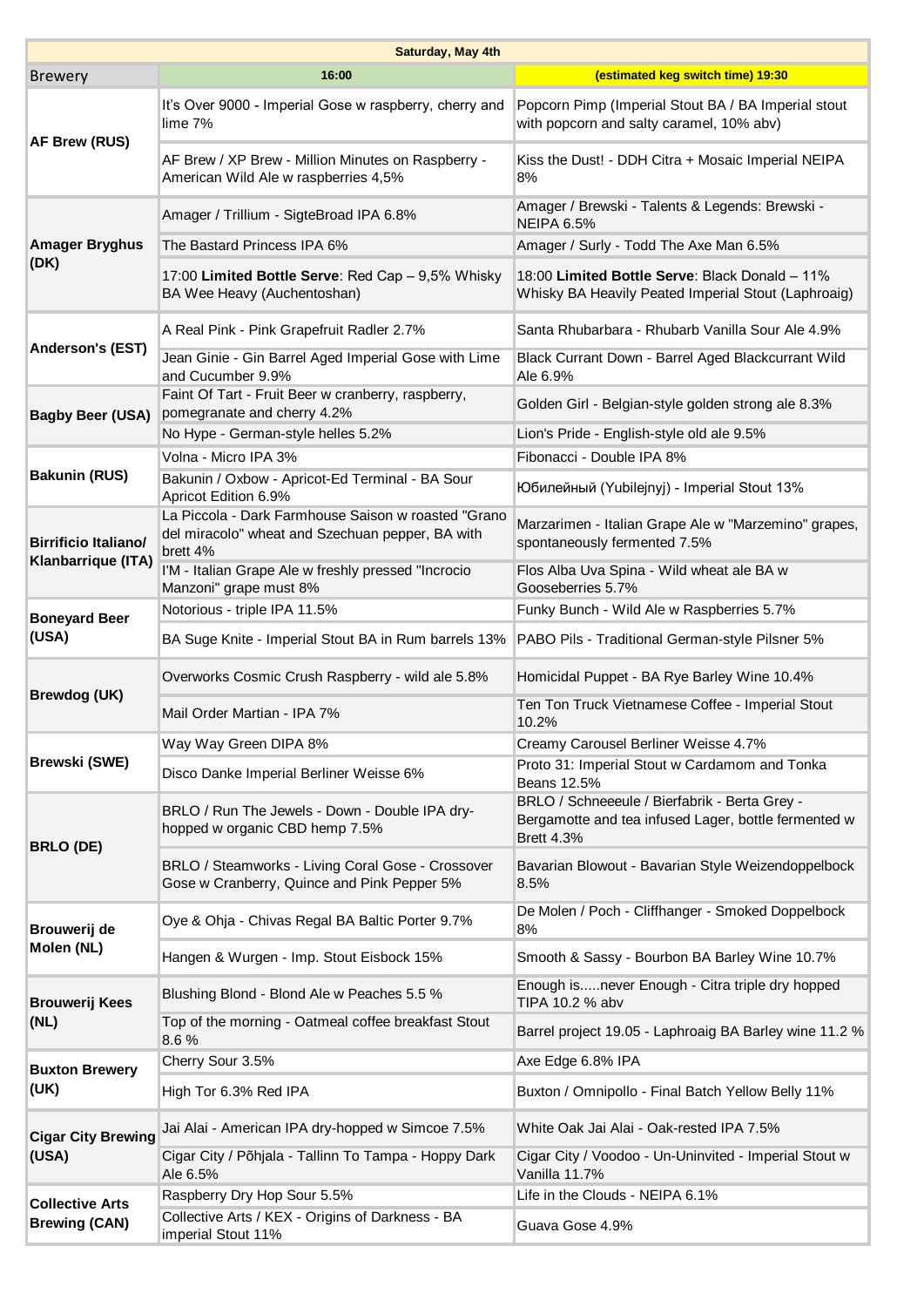|                                     | Deep Double Stoned - Double Fruited Nordic Sour w/<br>Peach & Apricot 6%                                                               | Sour Seas & Sweethearts - Double Fruited Nordic Sour<br>w/ Sea buckthorn & Mango 5.5%                                             |
|-------------------------------------|----------------------------------------------------------------------------------------------------------------------------------------|-----------------------------------------------------------------------------------------------------------------------------------|
| <b>CoolHead (FIN)</b>               | Summer in Vermont 2019 - Double IPA 8%                                                                                                 | Masked Wrestler - Imp. Stout w/ Guajillo, Mulato &<br>Pasila chillies, Cinnamon & Cocoa Nibs 10%                                  |
|                                     | Dragonfruit foeder sour 3.1%                                                                                                           | Soul Finger - BA Golden Sour 6.7%                                                                                                 |
| Coppertail (USA)                    | Coppertail / AF Brew - All Rice No Weiss - Imperial<br>Gose w/ Beets & Oranges 6.3%                                                    | Coppertail / Põhjala - Berry Coconut Tropical Stout<br>11.6%                                                                      |
| <b>CRAK (ITA)</b>                   | Croccante - Ice Cream Imperial Stout w/black cherries,<br>cocoa, hazelnut, vanilla 10%                                                 | Cantina Mansueto - BA Barley Wine 12%                                                                                             |
|                                     | Cantina Mirtilli - BA Fruit Sour w/ Blueberries 9%                                                                                     | Cantina BL01 - BA Sour Ale w/Brett Beersel 7.5%                                                                                   |
| Dry & Bitter<br><b>Brewing (DK)</b> | Dry & Bitter / Barallel - Pink Volt - Imp. Gose w/<br>Raspberry & Himalayan Pink Salt 7,5%                                             | Dank & Juicy - West Coast IPA 6.2%                                                                                                |
|                                     | UW (U-Dub) - IPA 6.3%                                                                                                                  | Dry & Bitter / Frau Gruber - Organized Chaos - DIPA<br>8.2%                                                                       |
| <b>Edge Brewing</b>                 | Edge / Brewdog - Patxaran Sour - Berliner Weisse<br>w/Sloe Berries 5.1%                                                                | Edge / To Øl - Maya - Imperial Pilsner 8.2%                                                                                       |
| (CAT)                               | Barrica 31 - Bourbon BA Imp Stout 9.8%                                                                                                 | Edge / Brew Divison - High Orbit - American Barley<br>Wine 9.5%                                                                   |
| Evil Twin (USA)                     | Perfect AM Parfait. The Great NYC Garbage Disposal<br>Revival Edition 1 - creamy Sour w/ cinnamon,<br>blueberries and lemon puree 5.5% | Aún Más Todo Jesús - Imperial Stout w/ cinnamon,<br>cocoa nibs, chili peppers, and coffee beans 12%                               |
|                                     | Even More Coco Jesus - Imperial Stout w/ Maple Syrup<br>and Coconut 12%                                                                | Evil Twin NYC / Root & Branch - The Nomadic<br>Approach To Reinventing the Wheel Ed. 2 - DIPA w.<br>Lactose & Coconut Flakes 8.2% |
| <b>Fuerst Wiacek</b>                | Turtledove - Double IPA 8%                                                                                                             | Feral - Double IPA 8%                                                                                                             |
| (DE)                                | Punch - Fruited Smoothie IPA with Kiwi, Peaches &<br>Milk Sugar 6%                                                                     | Swift - Smoothie IPA with milk sugar & vanilla 6%                                                                                 |
| <b>Jing-A Brewing</b>               | Worker's Pale Ale - American Pale Ale 5%                                                                                               | Jing-A / KEX - Skógarferð - Icelandic Gose w/ foraged<br>pine shoots, arctic thyme, angelica seed and<br>geothermal sea salt 5.5% |
| Co. (CHN)                           | Suan La Tang - Hot & Sour Soup Gose w/ ginger and<br>chili 5%                                                                          | Enlightenment (2018) - Imperial Stout w/ roasted<br>Tibetan highland barley 14%                                                   |
| <b>The Kernel</b>                   | Pale Ale 5%                                                                                                                            | <b>IPA 7%</b>                                                                                                                     |
| <b>Brewery (UK)</b>                 | Imperial Brown Stout 9.1%                                                                                                              | Bier de Saison Damson 5%                                                                                                          |
| Käbliku (EST)                       | Summer Briis - Sour Session IPA 3.5%                                                                                                   | Definitely Not Port Side Piss Water - Imperial Stout<br>sour port wine BA 10%                                                     |
|                                     | Penumbra BA - Imperial Stout Laphroaig BA 12.2%                                                                                        | Tom Yum Mun - Gose inspired by Tom Yum soup w/<br>lemongrass, kaffir lime leaves and chili 4.3%                                   |
| Labietis (LAT)                      | Labietis / Oxbow - Pagan Promise - foraged farmhouse<br>ale 6.5%                                                                       | Tumsas ragana - smoked bronze age braggot 15.6%                                                                                   |
|                                     | Lietuvēns - herbal berry pale ale                                                                                                      | Lielais Kristaps - coffee stout 8.5%                                                                                              |
| Lambrate (ITA)                      | Tras in Camisa Ass - Raspberry Berliner Weisse 4%                                                                                      | #4 Imperial Stout Bourbon BA 2018 10%                                                                                             |
|                                     | Robb de Matt - Hazy Rye IPA 5.5%                                                                                                       | Grateful Deaf - Black chili Rye IPA 7%                                                                                            |
| Lehe (EST)                          | Sigtuna Strikes Back - ancient Estonian stone beer with<br>healing herbs (brett aged) 7%                                               | Ravnodenstvie sherry barrel edition - russian imperial<br>stout 11%                                                               |
|                                     | The World Is Your Oyster - imperial sour ale 8.5%                                                                                      | Ice Queen - ice distilled imperial sour ale 16%                                                                                   |
| Lervig (NOR)                        | Passion Tang - Sour Ale, 7%                                                                                                            | Infinite Timelines - DDH DIPA 7.5%                                                                                                |
|                                     | Coconuts - Imperial Stout 12.5%                                                                                                        | Darker Into Darkness - Imperial Stout 12%                                                                                         |
| Lindheim<br>Ølkompani (NOR)         | Lindheim / Ale Apothecary / Breakside / Crooked Stave<br>Red Feet (Friendship Series) - BA sour with salt and<br>40% cherries 6.5%     | Pure (Farmer's Reserve) - coolship beer,<br>spontaneously fermented and BA 7.5%                                                   |
|                                     | Avalon (Farmer's Reserve) - BA sour w/ fresh Avalon<br>plums 7.6%                                                                      | Winter Apple (Farmer's Reserve) - BA wild sour apple<br>honey quad 10%                                                            |
| Loverbeer (ITA)                     | Dama Brun-A - Wild Sour Oak Aged Ale, 16 months in<br>barrels 8.4%                                                                     | Beerbrugna - Wild Sour Aged Fruit Ale w/ Damaschine<br>Plums, 12 months in barrels 7%                                             |
|                                     | Serpilla - Wild Farmhouse Ale with Thyme 5.8%                                                                                          | Binde - Wild Sour Oak Aged Ale with Brett, 30 months<br>in oak barrels 9.5%                                                       |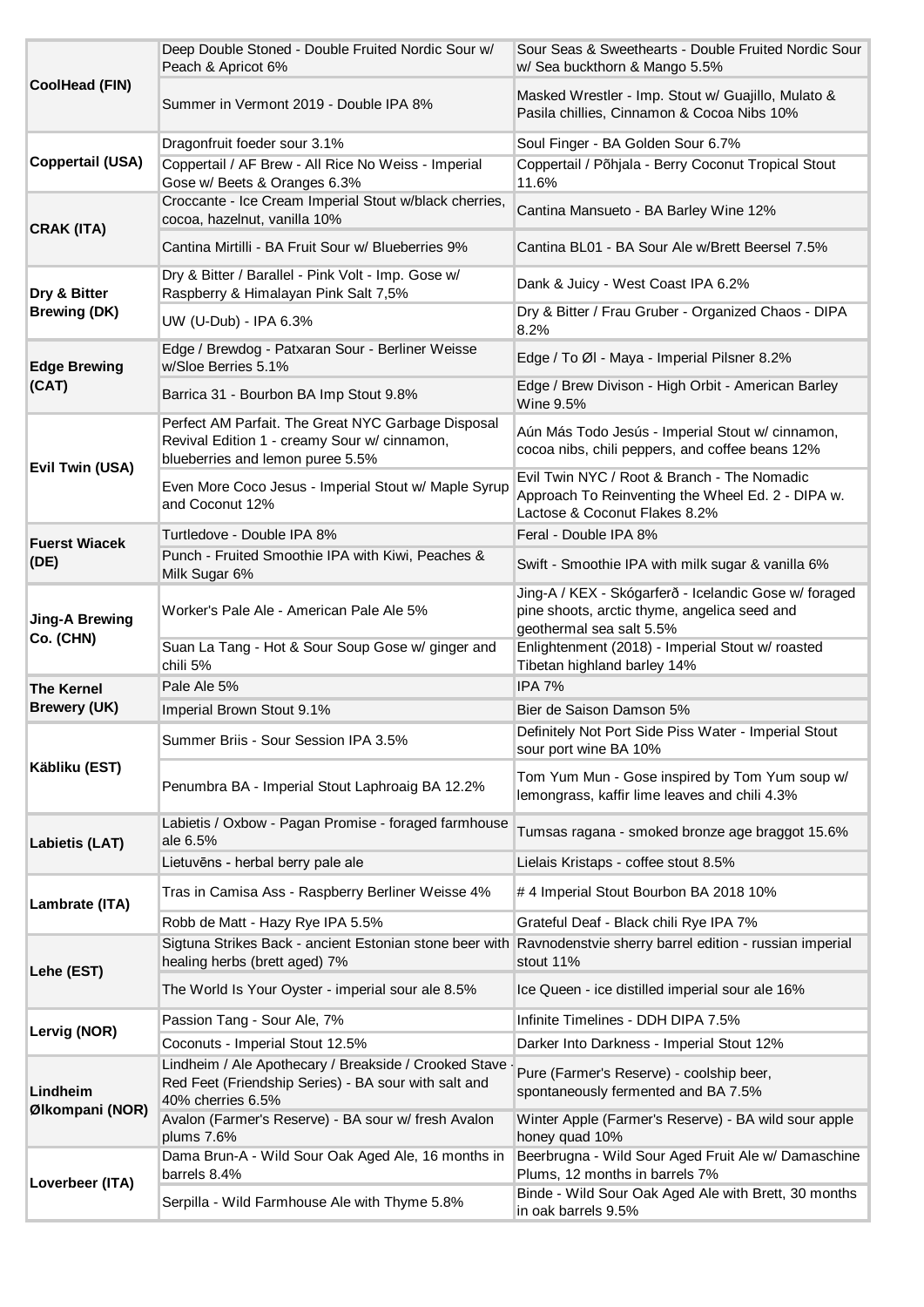| <b>Mad Scientist</b><br>(HUN)               | Liquid Cocaine - Imperial IPA 9%                                                           | Mad Scientist / Edge / TuffBuzz / Black Horn - Hidden<br>Jam - Strawberry Rhubarb Belgian Style Saison 5.3%                                          |
|---------------------------------------------|--------------------------------------------------------------------------------------------|------------------------------------------------------------------------------------------------------------------------------------------------------|
|                                             | Mango Bay - Mango Milkshake Pale Ale 5.2%                                                  | Pamela Black - Mezcal & Jamaican Rum BA Imperial<br>Porter 10.8%                                                                                     |
| <b>Magic Rock</b><br><b>Brewing (UK)</b>    | Liquid Piracy (Chocolate & Coconut) - Rum BA Porter<br>8%                                  | Magic Rock / Kees - Rode Goos - Gose w/ Sweet<br>Cherry, Sour Cherry & Coriander 6%                                                                  |
|                                             | Magic Rock / Bagby Brewing - Californishire - West<br>Coast Pale Ale 4.7%                  | Fantasma - Gluten Free IPA 6.4%                                                                                                                      |
| <b>O/O Brewing</b><br>(SWE)                 | Muscles Imperial IPA 8.2%                                                                  | 50/50 Amarillo/Citra IPA 6.5%                                                                                                                        |
|                                             | 50/50 Amarillo/Simcoe IPA 6.5%                                                             | Arctos Imperial Stout 2018 - English Imperial Stout<br>11.2%                                                                                         |
| <b>Oedipus Brewing</b><br>(NL)              | Pilsner 5%                                                                                 | Studio Oedipus No. 11 - BA Golden Sour Ale 6.5%                                                                                                      |
|                                             | Thai Thai - Tripel 8%                                                                      | Studio Oedipus / Laugar - No. 15 - Imperial<br>Doppelbock 10%                                                                                        |
| Other Half (USA)                            | Pastrytown Imperial Stout<br>(Hazelnut//Chocolate//Vanilla//Coffee//Cinnamon)<br>15.5%     | DDH All Nelson Everything DIPA - Single hop Nelson<br>8.5%                                                                                           |
|                                             | DDH Mylar Daydream DIPA- 8.8%                                                              | Observations from Orbit - Imperial Stout<br>(Cinnamon//Coconut) 14%                                                                                  |
| <b>Purtse (EST)</b>                         | Plaadimeri - Tomato gose 4.7%                                                              | Cicerone - Baltic Imperial Porter 10.5%                                                                                                              |
|                                             | Pale Mosaic - DDH Mosaic pale ale 5.5%                                                     | Must Šaht - Dark saison 7.7%                                                                                                                         |
|                                             | Virmalised GF - Grapefruit IPA 6.5%                                                        | Pime Öö Islay BA (Cellar Series) - Scotch Whisky BA<br>Imperial Stout 13.6%                                                                          |
| Põhjala (EST)                               | Põhjala / Collective Arts - Tuk Tuk Drama - Milkshake<br>IPA w/mango and blood orange 5.3% | Vahtra (Cellar Series) - Bourbon BA imperial stout w/<br>maple syrup 10.8%                                                                           |
| Pühaste (EST)                               | The More the Berrier - Baltic Sour w/ berries 4%                                           | Black Blood - Four-Grain Imperial Stout w/ beetroot<br>11.5%                                                                                         |
|                                             | Virrvarr - Sour IPA 6.8%                                                                   | Midnight Macchiato - Imperial Stout w/ El Salvador<br>coffee and condensed milk 11%                                                                  |
| Rockmill (POL)                              | Almond Coffeecat - oatmeal coffee stout w/ almonds<br>6.5%                                 | Black Noble BA - Imperial Stout w/ coffee&vanilla BA<br>Highland Park Whisky 11%                                                                     |
|                                             | I Had a Dream - DDH IPA W Galaxy&Mosaic 6.4%.                                              | Juicy Delight - NEIPA 6.5%                                                                                                                           |
| <b>Sori Brewing</b>                         | Shadow Game 2 - Dark Chocolate & Valencia Orange<br>Bourbon BA Imp. Stout 13.2%            | League of Absurd: Amarena Cherry Fruited Sour Ale<br>7.5%                                                                                            |
| (EST)                                       | Sori / Voodoo Lost Room - Bourbon BA Imperial Baltic<br>Porter 12%                         | Laudatur XIX - Bourbon & Cognac BA Strong Ale Blend<br>10.4%                                                                                         |
| <b>Siren Craft Brew</b><br>(UK)             | Siren / Kees Enrichment - Session IPA 5.2%                                                 | Siren / Cigar City Caribbean Chocolate Cake BA -<br>Bourbon BA imperial Stout w/ Cacao Nibs & Cypress<br>Wood 8.7%                                   |
|                                             | Siren / B. Nektar Uncle Zester (2018) - Sour Braggot<br>10%                                | Sabrage - 6%                                                                                                                                         |
| <b>Stamm Beer (RUS)</b>                     | Conversation Juice - NE Pale Ale 5.5%                                                      | Urals Black Dessert Edition - Imperial Stout Bourbon<br><b>BA 13%</b>                                                                                |
|                                             | Foggy Strawberry and Vanilla Milkshake IPA 6%                                              | Winterfell Cherry - Flanders Red w/ cherry 7%                                                                                                        |
| <b>Stillwater</b><br><b>Artisanal (USA)</b> | Classique - Postmodern Saison 4.5%                                                         | Searching For - Imperial Stout w/ Blackstrap<br>Molasses & Sangiovese Grapes on American Oak 12%                                                     |
|                                             | Gose Gone Hopped - dry hopped Gose 4.8%                                                    | Limited bottle serve: Preternatural Cuvee 3 and 5                                                                                                    |
| <b>Stone Brewing</b>                        | Coco-pow Porter (Coffee & Coconut) 7.3%                                                    | 2nd Anniversary Double IPA 8.7%                                                                                                                      |
| Berlin (DE)                                 | Stone Pilot Series: Elderberry Sour 9.5%                                                   | Lambrate / Stone - Red Ale Brewed w/ Hibiscus &<br>Orange Peel 6.2%                                                                                  |
| <b>Tanker (EST)</b>                         | Anticipation - mixed fermentation sour ale 6%                                              | Uku - rye wine 11.5%                                                                                                                                 |
|                                             | BDDH Beer - DDH IPA 6%                                                                     | Olutsatama - brut IPA 5.5%                                                                                                                           |
| To Øl (DK)                                  | 3xNUL Citra - Zero IBU Triple Dry-Hopped IPA 6.9%                                          | Mr. Brown 2019 - Imp. Salty Caramel Cookie Dough -<br>Double Coffee Fudge - Chocolate Milk - Hazelnut Butter<br>- Vanilla Cocoa Crumble Brown Ale 9% |
|                                             | Yeaster Bunny - Farmhouse IPA co-fermented w/ To Øl<br>Instant Crush Brett™ 6.9%           | Jule Mælk Islay Ed. - Imperial Milk Stout Matured with<br>Islay Oak Chips 15%                                                                        |